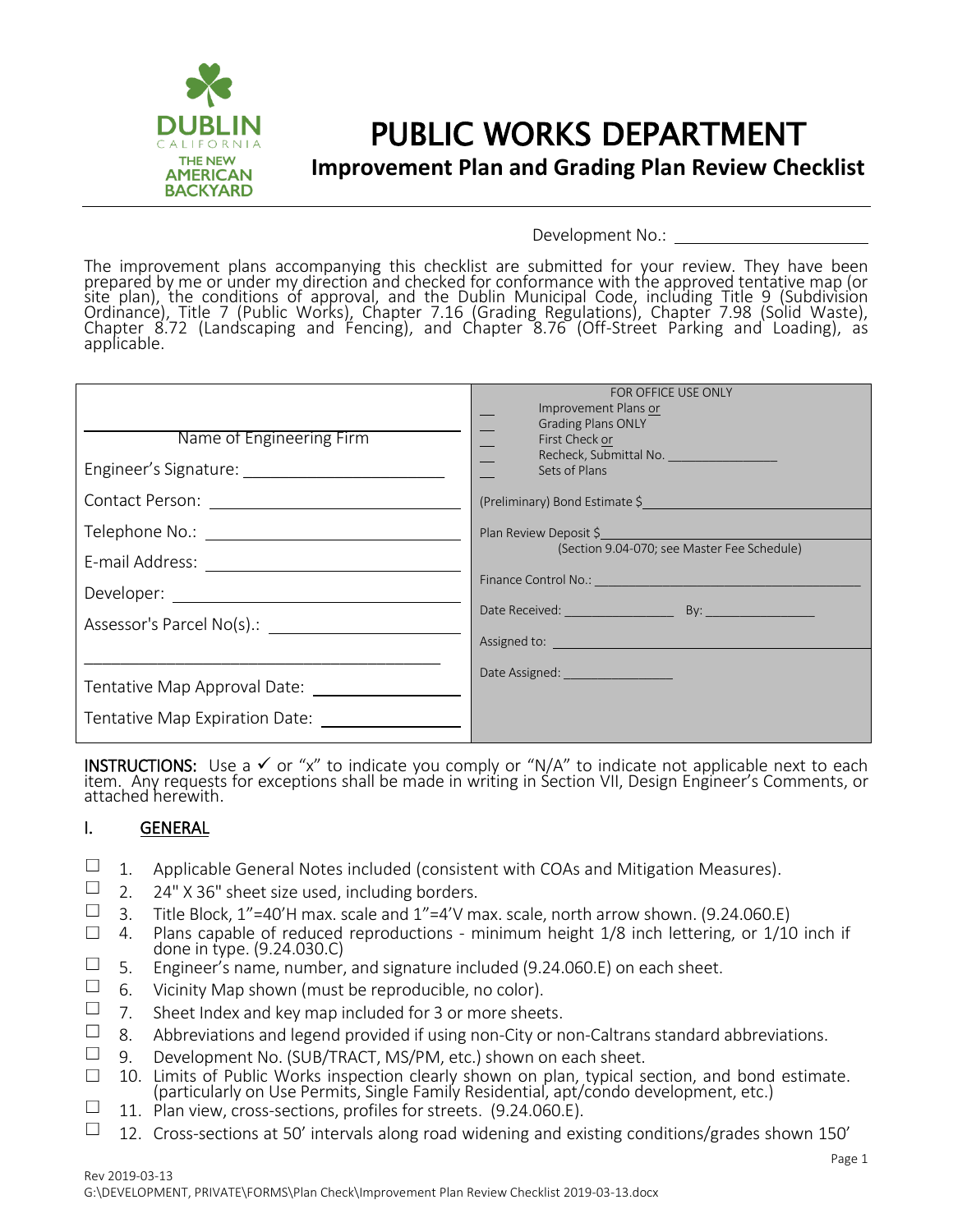

**Improvement Plan and Grading Plan Review Checklist**

beyond limits of work; in both plan and profile.

- □ 13. Plans for grading, drainage, water, sewer, stormwater management and erosion and sediment control. (9.24.060.E)
- $\Box$  14. All streets labeled "Public" or "Private".
- 15. Plan sheets for on-site (private) and off-site (public) separated.
- ☐ 16. Curb grade plans prepared by Engineer for review by Public Works and cross-sections @ 50' max. intervals along street frontage and extending 150' min. beyond limits of work. Profile line, centerline, and E.P. shown for 100' beyond subdivision boundary.
- $\Box$  17. Signing and striping plan (9.16.020.F) plus existing striping (and conform to existing) included in improvement plan set.
- $\Box$  18. Fire District requirements for access and fire hydrant location provided on improvement plans, include blue pavement marker. (9.16.020.G)
- $\Box$  19. Verification of land rights for off-tract work (title report, recorded easement, right of entry, etc.)
- $\Box$  20. Right of entry submitted for review for all off-tract work.
- $\Box$  21. Permits required from other agencies (Fish & Wildlife, Caltrans, Army Corps of Engineers, County, Zone 7, etc.)
- $\Box$  22. Plans for landscaping within the public right of way or public park submitted for review.
- $\Box$  23. Plans for joint trench and utility facilities submitted for review. PUE or PSE shown.
- $\Box$  24. Plans for fencing where required submitted for review.
- $\Box$  25. Areas of subdivision or property within the Special Flood Hazard Area.
- □ 26. Specifications provided (9.16.040) for any non-standard improvements.<br>□ 27. Annotated conditions of approval (explaining how each COA has been
- 27. Annotated conditions of approval (explaining how each COA has been satisfied) submitted for review.
- □ 28. Submit Composite Plan of the underground utilities, utility boxes, meters, fire hydrants, street lights, signs, stormwater treatment facilities, and trees. Provide utility crossing table or elevation clearances in the profile.
- $\Box$  29. Submit the Stormwater Review Checklist<br> $\Box$  30. Add the WDID pumber to the Title Sheet
- ☐ 30. Add the WDID number to the Title Sheet.

#### II. STREETS (General Plan, Public Works Ord., Subdivision Ord., Std Plans)

#### A. Typical Sections

- $\Box$  1. Structural sections indicated per R-value, TI, and Soils Report in Pavement Design Chart.
- $\Box$  2. Curb and gutter type indicated (detail provided or Standard Plan referenced). (9.16.020.A)
- □ 3. Right of Way and street width dimensions shown, and conform to parcel/final map and approved tentative map.
- $\Box$  4. 2:1 max. cut/fill slopes shown beginning @ R/W lines for cohesive soils, 4:1 max for sandy soils - Soils Report verifying exceptions, or max. slopes per approved grading plan.
- $\square$  5. Crowned slope or cross slope indicated; note relative difference in elevation of C/L and T/C when not the same.
- $\Box$  6. Max. 6% through intersections (50' beyond return); 2% cross-slope through intersections.
- □ 7. Sidewalk, planter strip and C.3 treatment facilities shown, and consistent with approved tentative map and COA.
- ☐ 8. Pedestrian, trail, or bicycle facilities shown per Caltrans standards, City standards, adopted bike/ped master plan. (9.16.020.H)
- $\square$  9. Typical utility trench shown, detail provided or reference to standard plan. Include stormwater, stormwater treatment facility, sewer and water offsets from each other and from the right-of-way.
- $\Box$  10. Trench backfill detail or reference to standard plan.
- $\Box$  11. Show limits and dimensions of PSE/PUE.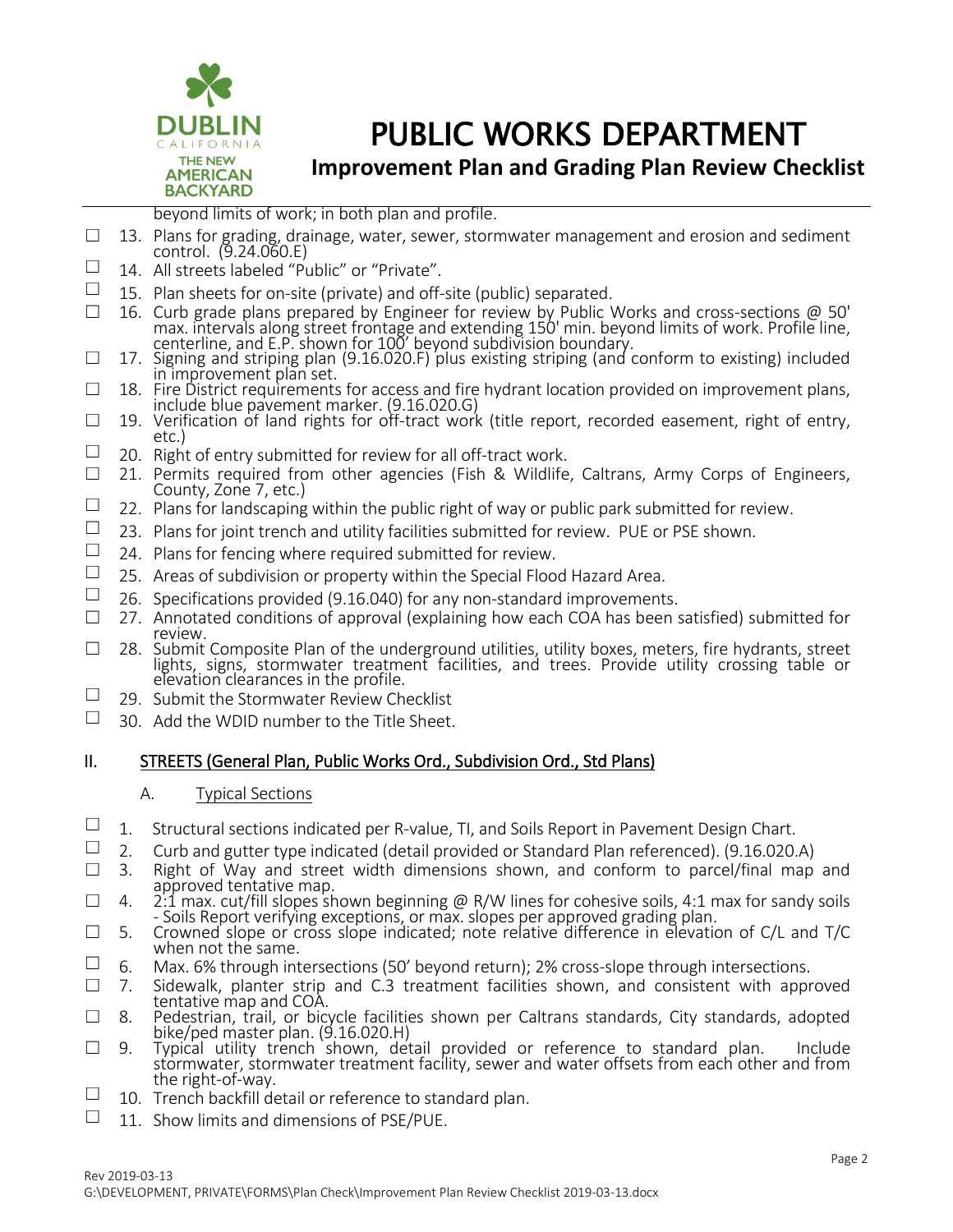

**Improvement Plan and Grading Plan Review Checklist**

- $\Box$  1. Centerline of streets are a continuation of existing adjacent streets. If not straight, centerlines are curves tangent at the intersection with boundary of subdivision to centerlines of existing streets. (9.12.020)  $\Box$  2. Stub out for future street connection to adjoining unsubdivided land. (9.12.030.B) ☐ 3. R/W and street width dimensions shown, consistent with continuation of street. (9.12.030.C, 9.12.030.D, Std Plans CD-200 thru CD-202) □ 4. Slope easements, construction or maintenance easements for street shown. (9.12.030.D)<br>□ 5 Rlock length 1.350 feet max: unless arterial street (9.12.040 A) □ 5. Block length 1,350 feet max; unless arterial street. (9.12.040.A)<br>□ 6 20' minimum curb return radii shown (9.12.040.B) □ 6. 20' minimum curb return radii shown (9.12.040.B)<br>□ 7 100' minimum sight distance provided at street int □ 7. 100' minimum sight distance provided at street intersections. (9.12.040.B)<br>□ 8 Horizontal curves and sight distance designed per Highway Design Manual 8. Horizontal curves and sight distance designed per Highway Design Manual. ☐ 9. Street monuments shown. (9.20.060, 9.20.080)  $\Box$  10. All private signs are located outside of the public right of way. (7.04.070.A) □ 11. Mailbox location approved by the US Post Master and not in conflict with vehicular, pedestrian, or bicycle improvements. (7.04.100)  $\Box$  12. Pedestrian Paths, trails, and bikeways shown and are consistent with City adopted plans. (9.16.020.H) Basic grades shown.  $\Box$  13. ADA curb ramps shown at returns referencing City or Caltrans Standard Plans.  $\Box$  14. ADA curb ramps provided at all intersections (existing and proposed). □ 15. Radius of curvature shown on all curves. Curve data table provided, if applicable.<br>□ 16. 28' minimum curb return radii: 35' for maior arterials and industrial streets □ 16. 28' minimum curb return radii; 35' for major arterials and industrial streets.<br>□ 17 Property corner returns shown to be straight line from B/C to E/C and not co 17. Property corner returns shown to be straight line from B/C to E/C and not concentric with curb returns.  $\Box$  18. All private landscaping and fences are located outside of the public right of way. (7.04.130) □ 19. Trees of 12" or greater diameter shown, and indicated to be removed or to remain/saved.<br>□ 20. All existing and proposed utilities within and along frontage are placed undergro ☐ 20. All existing and proposed utilities within and along frontage are placed underground.
- (9.32.020)  $\Box$  21. Location of underground pipes and utilities shown, existing and proposed.<br> $\Box$  22. Elevation or vertical clearance of overhoad utility sag shown.
- 22. Elevation or vertical clearance of overhead utility sag shown.
- □ 23. Cul-de-sac F/C radius 48' min. shown. (CFC Appendix D, D103.1)<br>□ 24. Cul-de-sacs have 2% to 5% cross-slope between gutter lip and his
- 24. Cul-de-sacs have 2% to 5% cross-slope between gutter lip and high point.
- $\Box$  25. Private road turnarounds shown.
- □ 26. Centerline stationing shown at 100' intervals and at all curves B/C, E/C.<br>□ 27. Lot/parcel lines and numbers/letters indicated
- $\Box$  27. Lot/parcel lines and numbers/letters indicated.<br>  $\Box$  28. Street monuments shown consistent with par-
- 28. Street monuments shown consistent with parcel/final map. Monuments are 6' off-set from C/L.
- $\Box$  29. Valley gutters indicated. Flag flow lines at quarter points on curb returns and valley gutter centerline.
- $\Box$  30. Stationing and offsets of all drainage structures shown.
- ☐ 31. T/C or rim elevation at all drainage structures w/invert and FL elevations shown. (Invert and FL elevations may be shown on profile if preferred. If profile is not on same sheet as plan view, T/C, invert, and FL elevations must be shown on profile).
- □ 32. Drainage easements shown and dimensioned (SDE, PSDE, etc.); consistent with parcel/final map and approved tentative map and COA.
- $\square$  33. Off-tract slope easements shown, with x-sections, topography and offer of dedication for slope easements submitted for review.

#### C. Profiles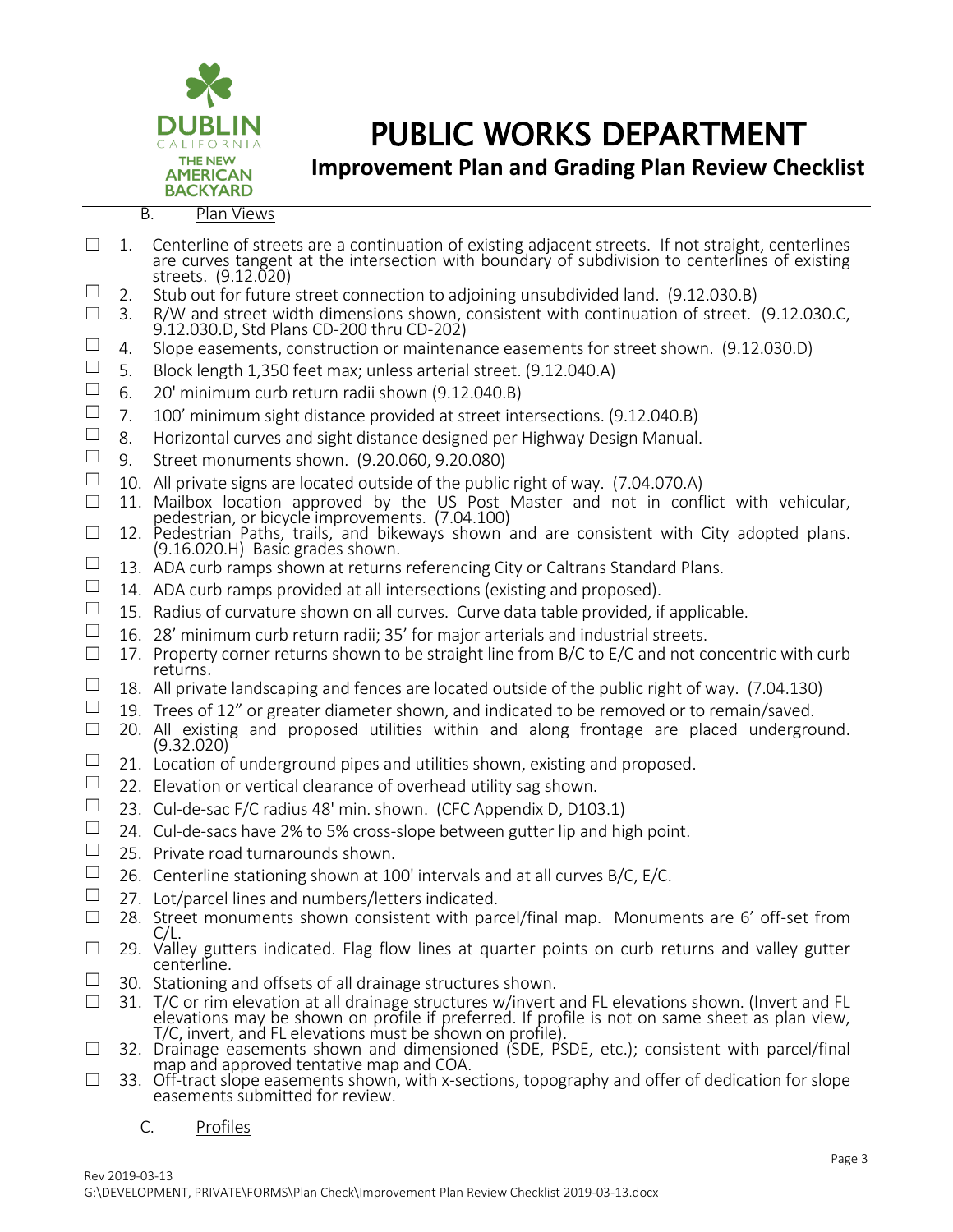

### **Improvement Plan and Grading Plan Review Checklist**

- $\Box$  1. Profile slopes indicated.
- $\Box$  2. Minimum 0.5% street grade on all streets and alleys (9.12.030.A); 1% min. preferred.
- $\Box$  3. Maximum 12% street grade on all streets and alleys. (9.12.030.A)
- $\Box$  4. Parking lots: 1% minimum and 5% maximum.
- $\Box$  5. Water testing required before paving for grades less than 0.5% longitudinal.
- $\Box$  6. Maximum 6% gradient observed at intersecting streets and across intersections.
- □ 7. Vertical curves designed for proper speeds per Highway Design Manual. Vertical curve used for grade breaks greater than 1%. Minimum vertical curve lengths observed.
- $\Box$  8. Curb returns and cul-de-sac profiles shown (high and/or low pts. indicated).
- ☐ 9. Existing ground on centerline shown. Where topography is steep, existing ground left and right of centerline has been shown. Cross sections may be required.
- ☐ 10. Finish grade profile for C/L and for T/C shown (left and right) if grades required.

□ 11. C/L profiles of intersecting streets shown to their point of intersection. (Showing curb return or other profiles in lieu of the C/L profile is not an adequate or correct representation.)

- $\square$  12. Extend off-tract profile to catch point shown where road is constructed to subdivision boundary.
- $\square$  13. C/L stations and elevations shown at 100' minimum intervals and at all BVC, EVC, PIVC, and grade breaks.
- $\Box$  14. Super elevation grades shown where required by Highway Design Manual.
- □ 15. Underground pipes and utilities shown; invert, diameter, type/material, and length indicated. If profile is not on same sheet as plan view, T/C, invert, and FL elevations must be shown on profile.
- □ 16. Consider back of curb flow diverters on proposed streets with grades over 5% when no sidewalk installed.

#### III. GRADING (Grading Ord. Chapter 7.16)

#### A. General

- □ 1. Grading plan sheets are  $24'' \times 36''$ . (7.16.240)<br>□ 2 Title block entitled "Grading Plan" and state r
- 2. Title block entitled "Grading Plan" and state purposes of the proposed grading. (7.16240.A)
- □ 3. Name of engineer and/or firm preparing plan (7.16.240.A).<br>□ 4 Signature of Soils Engineer shown stating that the plans cou
- 4. Signature of Soils Engineer shown stating that the plans conform to the soils report. (7.16.310)
- $\square$  5. Copy of soils report submitted for review (7.16.300 and 7.16.320), meeting requirements of 7.16.330.
- □ 6. Limits of grading shall be clearly defined and marked. (7.16.580.D)<br>□ 7. Contour lines of existing (screened or dashed) and propose
- Contour lines of existing (screened or dashed) and proposed finished grades shown. (7.16.240.B)
- □ 8. Accurate contour lines at intervals not greater than 5', showing topographic features and drainage patterns. (7.16.240.B)
- $\Box$  9. Temporary bench mark; contour lines before and after grading relative to a benchmark established on site (7.16.240.B).
- $\Box$  10. Contours extend a minimum 50' beyond affected area.
- □ 11. Location, extent, and finished surface slopes of all proposed grading and final cut/fill line shown (7.16.240.C).
- $\Box$  12. Location, width, direction of flow and approximate location of tops and toes of banks of any watercourses shown.
- $\square$  13. On a case by case basis, it may be necessary to have a field survey where obstructions may block an aerial topo.
- $\Box$  14. Lot pads shown.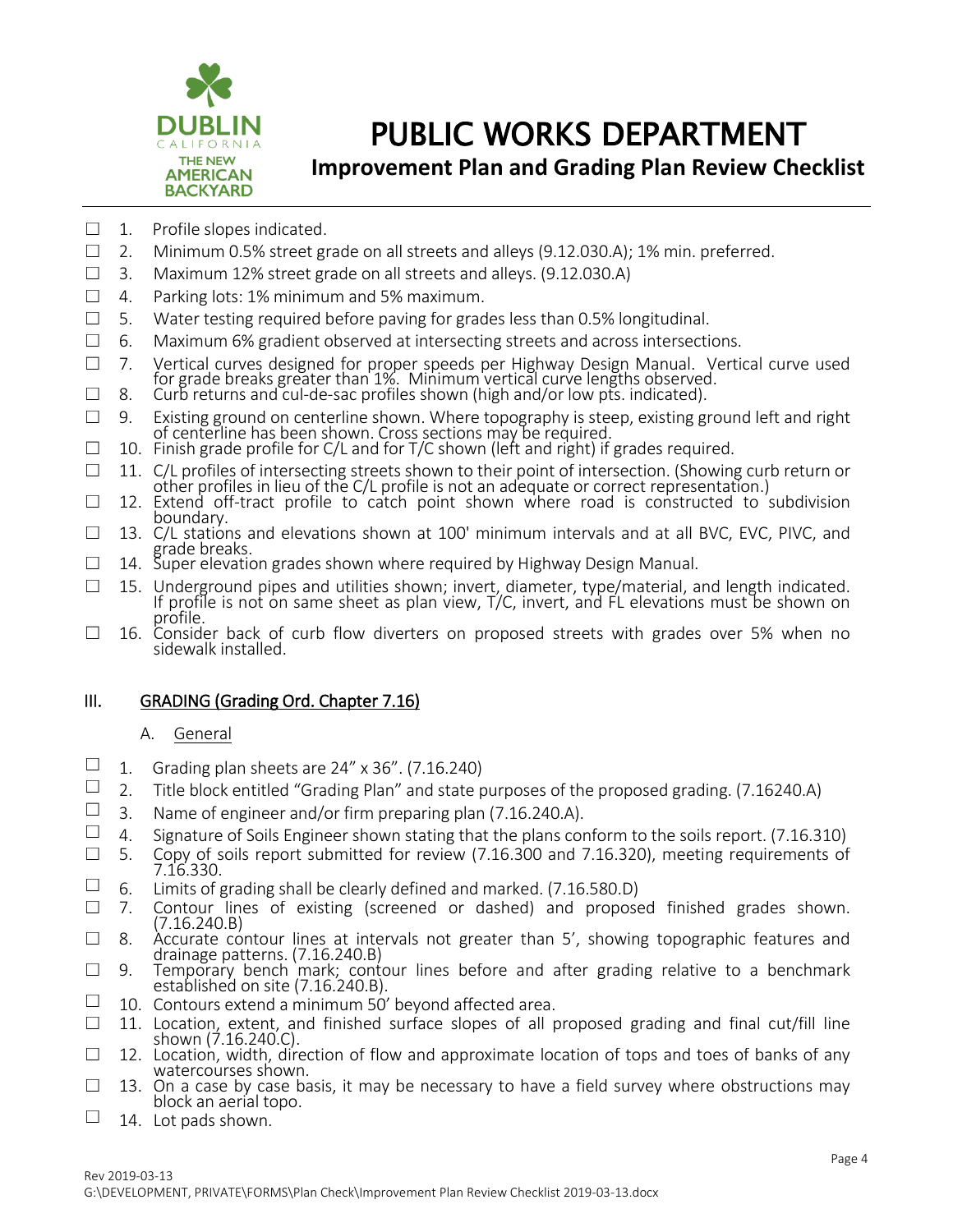

### **Improvement Plan and Grading Plan Review Checklist**

- $\Box$  15. Overland release noted and detailed.
- $\Box$  16. Table showing quantity of cut and fill, off-haul, etc.; adjusted for anticipated swell or shrinkage. (7.16.240.I)
- □ 17. Location of borrow site or location of disposal of surplus material indicated. (7.16.240.J)<br>□ 18. Proposed haul routes submitted for review (7.16.240.J)
- 18. Proposed haul routes submitted for review. (7.16.240.J)
- ☐ 19. Construction details (existing and proposed) for roads (temporary and permanent), watercourses, culverts, bridges, drainage devices, retaining walls, cribbing, dams shown. (7.16.240.E)
- $\Box$  20. Calculations and maps, as required, (7.16.240.E) provided for review for any structure (i.e. retaining walls, bridges, headwalls, endwalls, wingwalls, etc.).
- ☐ 21. Complete construction specifications (7.16.240.F) provided, especially for any non-Caltrans or non-City standard improvements.
- ☐ 22. Project schedule of operations, indicating dates of commencement, start and finish of rough grading, completion of drainage facilities, completion of work in watercourse, completion of erosion and sediment control facilities, and completion of hydromulch/seed. (7.16.240.K)
- $\Box$  23. Itemized cost estimate of proposed grading and related work (7.16.240.L), including erosion and sediment control measures (7.16.600.A.3)
- $\Box$  24. Indicate if any special inspections are recommended or required by soils engineer. (7.16.360)
- □ 25. No topsoil removed from site; topsoil overburden stockpiled during operations, redistributed after rough grading. (7.16.580.G)
	- B. Design
- □ 1. Natural features, including vegetation, terrain, watercourses, and similar resources, shall be preserved whenever possible. (7.16.580.D)
- $\Box$  2. The slope of cut or fill surfaces of excavations shall not be steeper than 2:1 unless approved by the City Engineer and Soils Engineer. (7.16.460 and 7.16.500)
- $\Box$  3. Cut/fill slopes rounded into existing terrain both horizontally and vertically to produce contoured transition from cut/fill face to natural ground. (7.16.460 and 7.16.500)
- $\Box$  4. Fill layers shall not exceed 8" before compaction. (7.16.470)
- □ 5. Maximum 6" dimension of rock within fill material. (7.16.470)<br>□ 6 Minimum 90% of maximum density compaction for fills (7.16
- ☐ 6. Minimum 90% of maximum density compaction for fills. (7.16.480)
- $\Box$  7. Temporary storage fills to be used for 6 months max; compaction requirement indicated for safety measure. (7.16.480)
- $\Box$  8. Where slope is 5:1 or steeper, natural ground surface prepared to receive fill and benched into competent material; keyway under the toe, minimum 10' wide. (7.16.490)
- $\Box$  9. Structure footings underpinned where adjacent to excavation. (7.16.510)
- $\Box$  10. No fill/surcharge adjacent to structure or building. (7.16.510)
- ☐ 11. Setbacks from property boundaries, buildings, and structures shall meet current Building Code, and as approved by the City Engineer and Soils Engineer. (7.16.520)
- □ 12. Terraces shall meet the current Building Code requirements; required for slopes greater than 30' in height. (7.16.570.A)
- $\Box$  13. Minimum 8' wide terrace at maximum 25' intervals.; access provided to permit property maintenance of terraces and drains. (7.16.570.A)
- $\Box$  14. Terrace swales/ditches minimum 1' depth, minimum 4% grade, maximum 12% grade, concrete lined (3" thick, reinforced). (7.16.570.A)
- ☐ 15. Downdrains and outlets shall meet current Building Code requirements; approximately 300' intervals with erosion protection at the outlet. (7.16.570.A)
- $\Box$  16. Subdrains provided for stability. (7.16.570.B)
	- C. Erosion and Sediment Control (Grading Ord. 7.16.580, 7.16.600, Subdivision Ord. 9.12.070)
- $\Box$  1. Grading plans shall be designed with short term and long term erosion and sediment control. (7.16.580)
- $\Box$  2. At a minimum, plan shall meet Clean Bay Blueprint.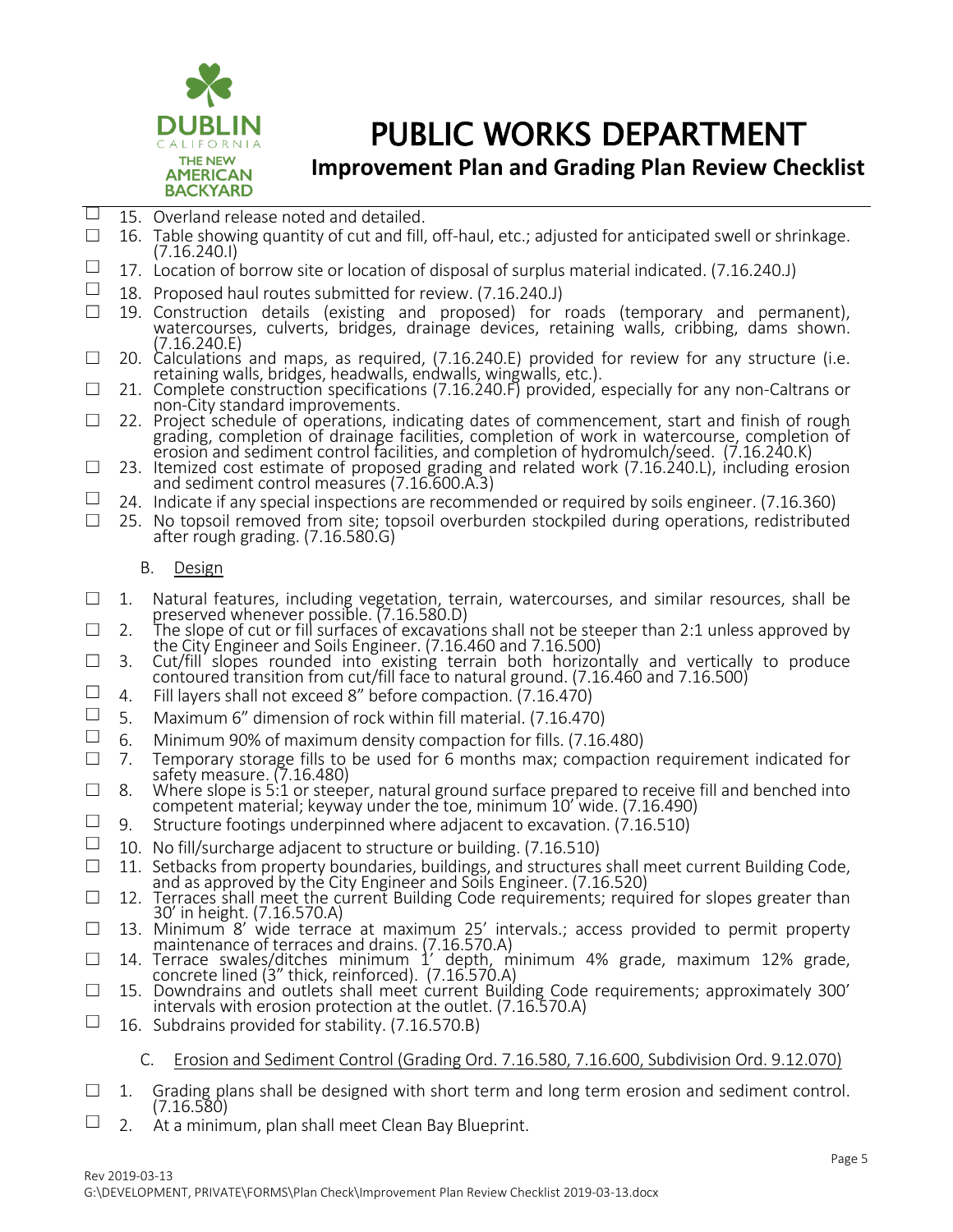

### **Improvement Plan and Grading Plan Review Checklist**

- $\Box$  3. Any watercourses shown; grading within 20' of watercourse indicated. (7.16.600.A.2.c)
- ☐ 4. Details and supporting calculations for temporary and permanent sediment control structures and facilities (7.16.204.G) provided for review.
- $\square$  5. Calculations for structural and hydraulic adequacy of storm water containment or conveyance facilities provided for review, prepared by registered civil engineer. (7.16.600.7)
- $\Box$  6. Grading shall be limited during the rainy season (7.16.580), between October 1 and April 30.
- $\Box$  7. BMPs shall be in place prior to October 1 through April 30, and maintained daily.<br>  $\Box$  8. BMPs shall be consistent with currently accepted measures used in Alameda Cor
- 8. BMPs shall be consistent with currently accepted measures used in Alameda County, Caltrans, RWQCB, ABAG, etc. BMPs consistent with soils report (9.12.070.D).
- $\Box$  9. SWPPP submitted along with WDID # and copy of NOI.
- ☐ 10. Re-vegetation, temporary or permanent plantings, including slope plantings, groundcover, irrigation, and hydro-seed mix submitted for review; a landscaping plan, when required. (7.16.240.H)
- □ 11. All disturbed areas revegetated and stabilized within 15 days of being graded. (7.16.600.4)<br>□ 12 Debris basins shown to protect subdivision and properties below subdivision from erosion
- 12. Debris basins shown to protect subdivision and properties below subdivision from erosion and sedimentation. (9.12.070.B)
- $\square$  13. Temporary debris basins shown and shall be installed prior to commencement of grading operation and maintained until permanent measures are operational. (9.12.070.C)

#### IV. DRAINAGE (Alameda County FCWCD Hydrology & Hydraulics Manual, Chap. 7.20)

#### A. Hydrology-Hydraulics

- $\Box$  1. Hydrology/Contour maps continue for 100 feet  $\pm$  beyond property or to boundaries of drainage area, whichever is greater.
- $\square$  2. Drainage area map with on and off site topo, points of concentration and subareas with designations that correspond with hydrology calcs.
- □ 3. Provide hydrology and hydraulic calcs consistent with latest edition of Alameda County FCWCD Hydrology & Hydraulics Manual.
- $\Box$  4. 100-year, or applicable design storm, water surface calculations completed when natural watercourse or drainage facility flows through or adjacent to subdivision or the property lies within special flood hazard area or flood prone area and water surface shown on plans.
- $\Box$  5. Special Flood Hazard Area and FEMA floodplain clearly delineated.
- $\Box$  6. EGL, HGL, FL EL, Q, A, S, V, freeboard at structures, structure losses, tailwater assumptions, super or subcritical flow all indicated; consistent with County H&H Manual.
- $\Box$  7. Adequacy of in-tract drainage system verified.
- ☐ 8. All starting water surface calculations adequately verified. (When computing beginning water surface in natural watercourse and no obvious point of control is available, begin 500' downstream and work up to point in question.)
- $\Box$  9. Adequacy of off-tract drainage system verified.
- $\Box$  10. n = 0.014 (RCP); minimum V = 2 fps; freeboard = 1.25'
- $\Box$  11. Gutter flow does not exceed inlet capacity. Gutter spread calcs provided for review.
- $\Box$  12. Check for overland release.

#### B. Easements

- $\Box$  1. Minimum 43' C/L radius for access easements shown.
- $\Box$  2. Off-tract work to be done but no easement requirements. Right of entry submitted for review.
- ☐ 3. Easement widths indicated for:
	- a. Closed conduits. b. Open channels.
- $\Box$  4. Sufficient cross-sections submitted to verify easement widths and Development rights for open channels.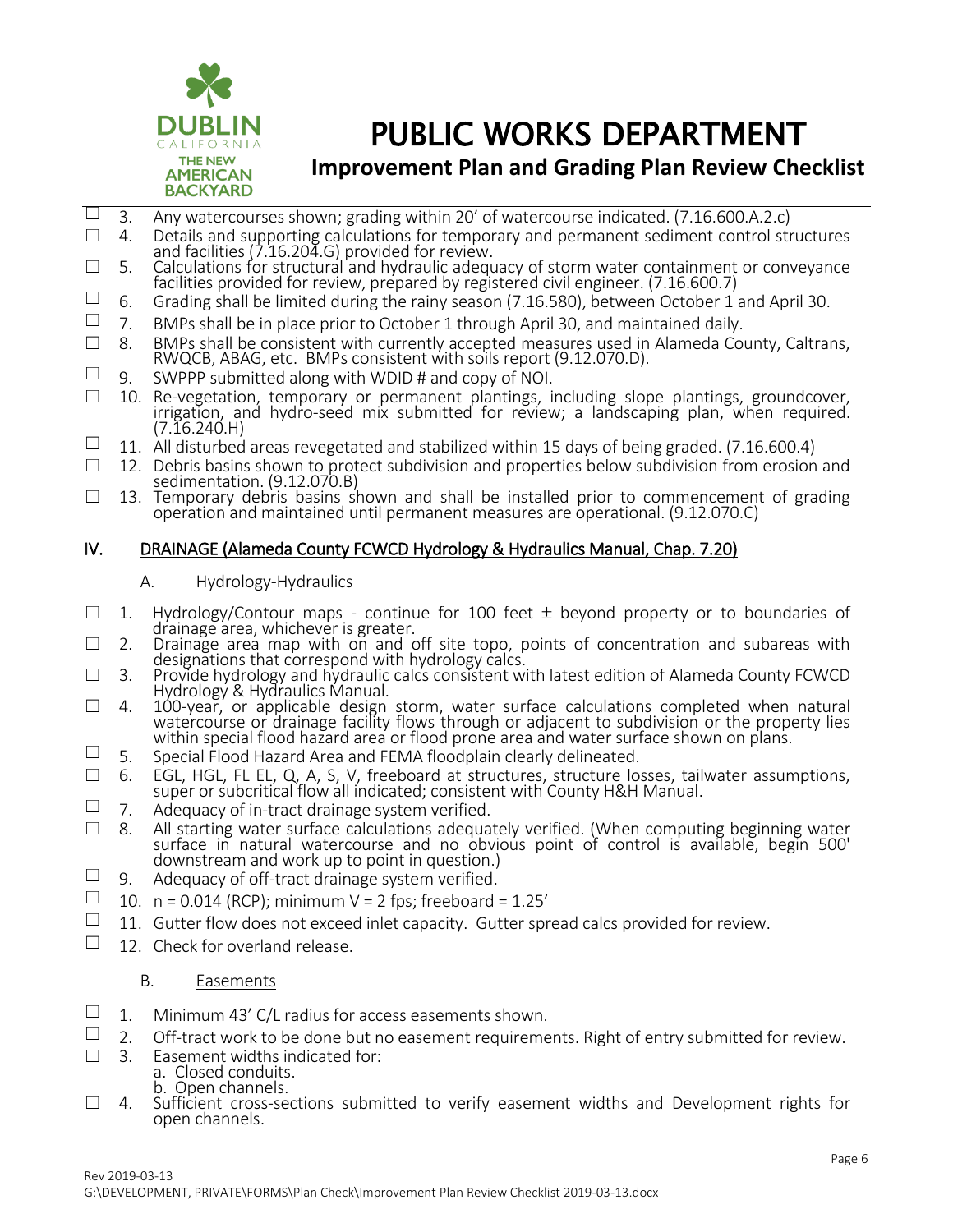

### **Improvement Plan and Grading Plan Review Checklist**

- □ 5. Access and ingress easements shown, graded to be useable; maximum 15%.<br>□ 6 Minimum 15' ingress easement provided to all access easements
- ☐ 6. Minimum 15' ingress easement provided to all access easements.
- □ 7. Structure setback line indicated and location verified with cross-sections for open channel watercourses. (7.20.210; See Ordinance 52-87) Shown on parcel/final map, if applicable.
- $\Box$  8. Fences shown as required where street crosses watercourse or drainage structure.
- $\Box$  9. Fences shown as required at outside boundaries of open lined channel easements.
	- C. Structures
- $\Box$  1. Inlet depths without manhole bases and max. dia. pipes through inlets observed (See City Standard Plans).<br>a. Type A, H max=6'
	- a. Type A, H max=6' (CD-401)
	- b. Type B, H max=12' (CD-402)
	- c. Type C, H max=4' (CD-403)
	- d. Type D, H max=5' (CD-404, Note #5)
	- e. Type E, H max=6' (CD-405)
- f. Type F, H max=12' (CD-406) f. Type F, H max=12' (CD-406)<br>2. Max. diameter pipes through manholes observed (See City Standard Plans).
	- a. Type I, Dia. max=24" (CD-407)
	- b. Type II, Dia. max=42" (CD-408)
	- c. Type III, Dia. max=60" (CD-409)
- □ 3. Freeboard 1.25' minimum in inlets and manholes.<br>□ 4 HGL shown in all structure profiles
- 4. HGL shown in all structure profiles.
- $\square$  5. Type C inlet shown with grate unless in pedestrian area, FL elevation of side opening(s) also indicated (CD-403).
- $\Box$  6. Bicycle type frame and grate used within on-street bike lanes/routes. (CD-412)
- □ 7. Structure type indicated on plan or on structure list on same plan sheet.<br>□ 8 Time For Finlets used on streets with grades 6% or steener (CD-404 No
- □ 8. Type E or F Inlets used on streets with grades 6% or steeper. (CD-404, Note 1; CD-406, Note 1)<br>□ 9. Steel reinforced copolymer polypropylene plastic steps (or equivalent) provided for
- ☐ 9. Steel reinforced copolymer polypropylene plastic steps (or equivalent) provided for structures over 4 feet deep. (CD-401 through CD-409)
- $\Box$  10. Gutter apron lengths for Type A, B, D, and E inlets specified dependent on profile grade of street. (CD-401, 402, 404, and 405)
- □ 11. Inlet or manhole provided at maximum of 400' or when gutter flow extends 7' from F/C.<br>□ 12. Structures shall be channelized for velocities of 14 fns or greater
- $\Box$  12. Structures shall be channelized for velocities of 14 fps or greater.<br>  $\Box$  13. Energy dissinator provided where needed
- $\Box$  13. Energy dissipator provided where needed.<br> $\Box$  14. Structures required where lateral pine diare
- 14. Structures required where lateral pipe diameter is greater than 1/3 the main pipe diameter.
- $\Box$  15. Indicate internal dimensions of non-standard drainage structures used in private systems.
- $\Box$  16. Structural calculations and details provided for non-standard or modified standard structures.
- $\Box$  17. "No Dumping, Drains to Creek" detail referenced for each inlet. (CD-704)

#### D. Major Structures

- $\Box$  1. Full size plans with adequate rebar/structural details shown.
- 2. Specifications provided.
- $\Box$  3. Soils report with log of test borings and water table elevation included.
- □ 4. Structural calculations, wet stamped and signed by the civil/structural engineer.<br>□ 5 Hydrology/hydraulics provided calculations included for structures influ
- 5. Hydrology/hydraulics provided calculations included for structures influenced by a watercourse<sup>'</sup>
- $\Box$  6. Show proof of regulatory permits acquired.
- $\Box$  7. Provide shop drawings and material specifications (for large culverts and modular walls).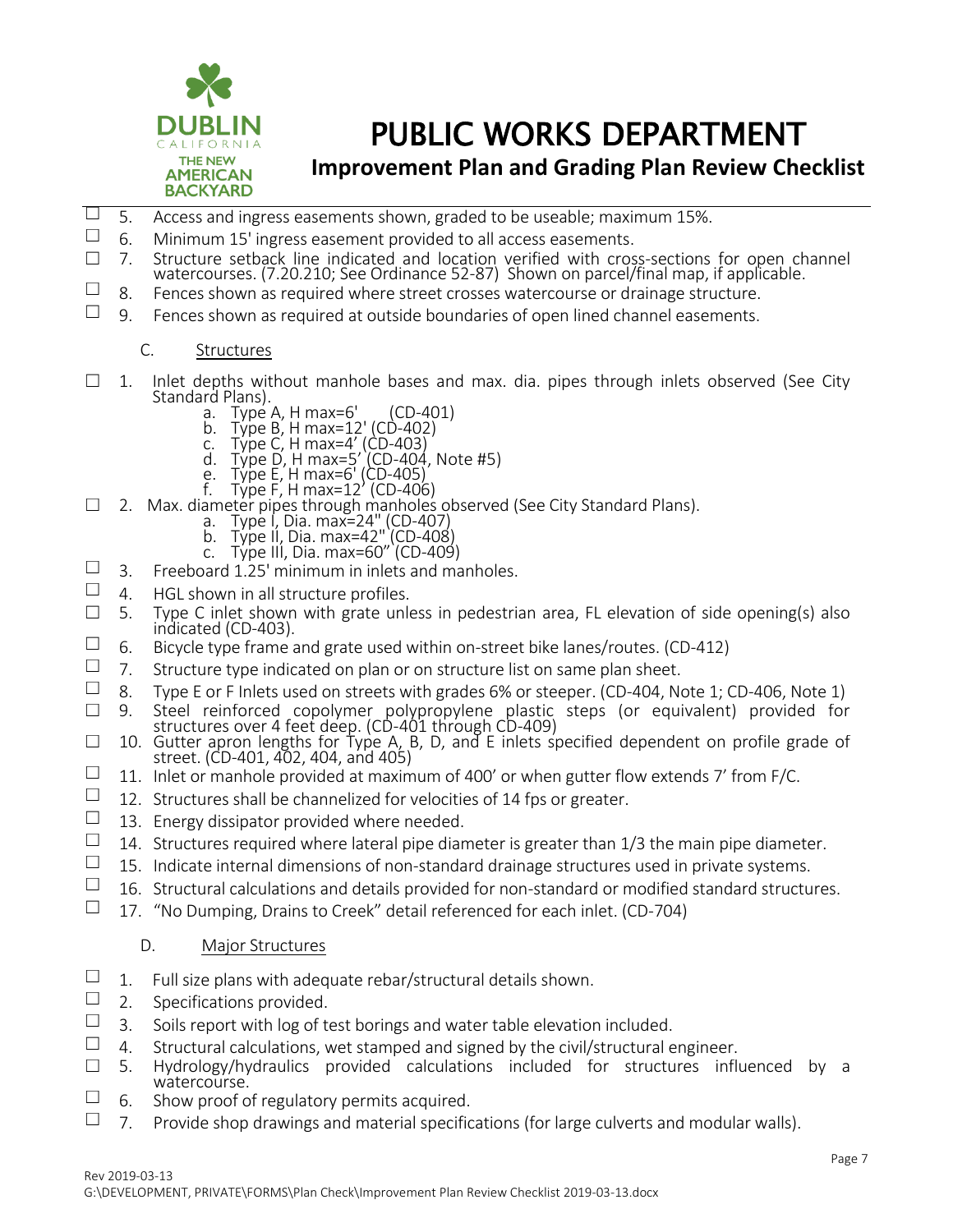

### **Improvement Plan and Grading Plan Review Checklist**

- $\Box$  8. Include cost estimate and quantity calculations.
- $\Box$  9. Independent design check calculations (for bridges only) provided.
- □ 10. Provide scour analysis on abutments and walls over/adjacent to a creek or stream.<br>□ 11 Traffic control plan for replacement structures prepared and approved
- 11. Traffic control plan for replacement structures prepared and approved prior to commencement of construction.
- $\Box$  12. Proof that necessary right of way/construction easements have been acquired.

#### E. Pipe

- □ 1. Closed conduit minimum slope of 0.003 observed.<br>□ 2. All pipe within public right of way or public storn
- $\Box$  2. All pipe within public right of way or public storm drain easement shall be Class III RCP; 18" minimum diameter; rubber gasket joints.
- $\Box$  3. Water directed into inlet does not reverse the direction of flow.
- $\Box$  4. Beveled RCP lengths specified (bevel one or both ends) and stationing of E.C. and B.C. indicated.
- $\Box$  5. Outlet protection for closed conduits provided.
- ☐ 6. 36" minimum cover over pipe for local streets, 42" minimum cover over pipe for thoroughfares (CD-801); provided manufacturer specs does not require more, or unless special design and calcs. submitted.
- $\Box$  7. Design Q (cfs), length, and slope shown on pipe profile.
- $\Box$  8. Minimum cleansing velocity of 2 fps with half design flow observed.
- ☐ 9. Pipes carrying 14 fps or greater shall have extra protections; RCP shall have protective cover of concrete from inner surface to the reinforcement, 2" minimum.

#### F. Channels

- $\Box$  1. Drainage swale elevations shown.
- $\Box$  2. Maximum velocity in earth channel verified by soils report minimum velocity 2 fps, maximum 6 fps.
- $\Box$  3. Improved earth channel side slopes shown to be 2.5:1 or less steep as specified by soils report.
- $\Box$  4. Lined channel side slopes as specified by soils report.
- $\square$  5. Areas noted to be cleared of structures, trees, brush, and debris within natural channel and watercourses.
- $\Box$  6. Facilities to be dedicated to the public for maintenance shall comply with channel geometry specified in County H&H Manual or Zone 7 requirements, as applicable.

### V. STREET LIGHTING, SIGNALS, JOINT TRENCH

#### A. Street Lighting (Public Right of Way)

- □ 1. Request for annexation to Lighting District \_\_\_\_\_\_\_\_\_\_\_\_\_ submitted. (Accompanied by map and metes and bounds description and annexation fee, if applicable.).
- ☐ 2. Street light locations/legend/PG&E signature shown (if applicable). If 10 or more street lights are required then the light will be shown on a contiguous plan view of the entire development.
- $\Box$  3. Submit street lighting plans (9.16.020.F) including photometrics plan
- $\Box$  4. Submit street lighting specifications for luminaire, electrolier, standard, lamp, etc., including color and finish.
- $\Box$  5. Arterials minimum 180' spacing, 200 watts
- $\Box$  6. Residential Streets minimum 180' spacing, 70 watts
- $\Box$  7. Parking Lots minimum 1.5 foot candles: provide photometrics plan
	- B. Joint Trench